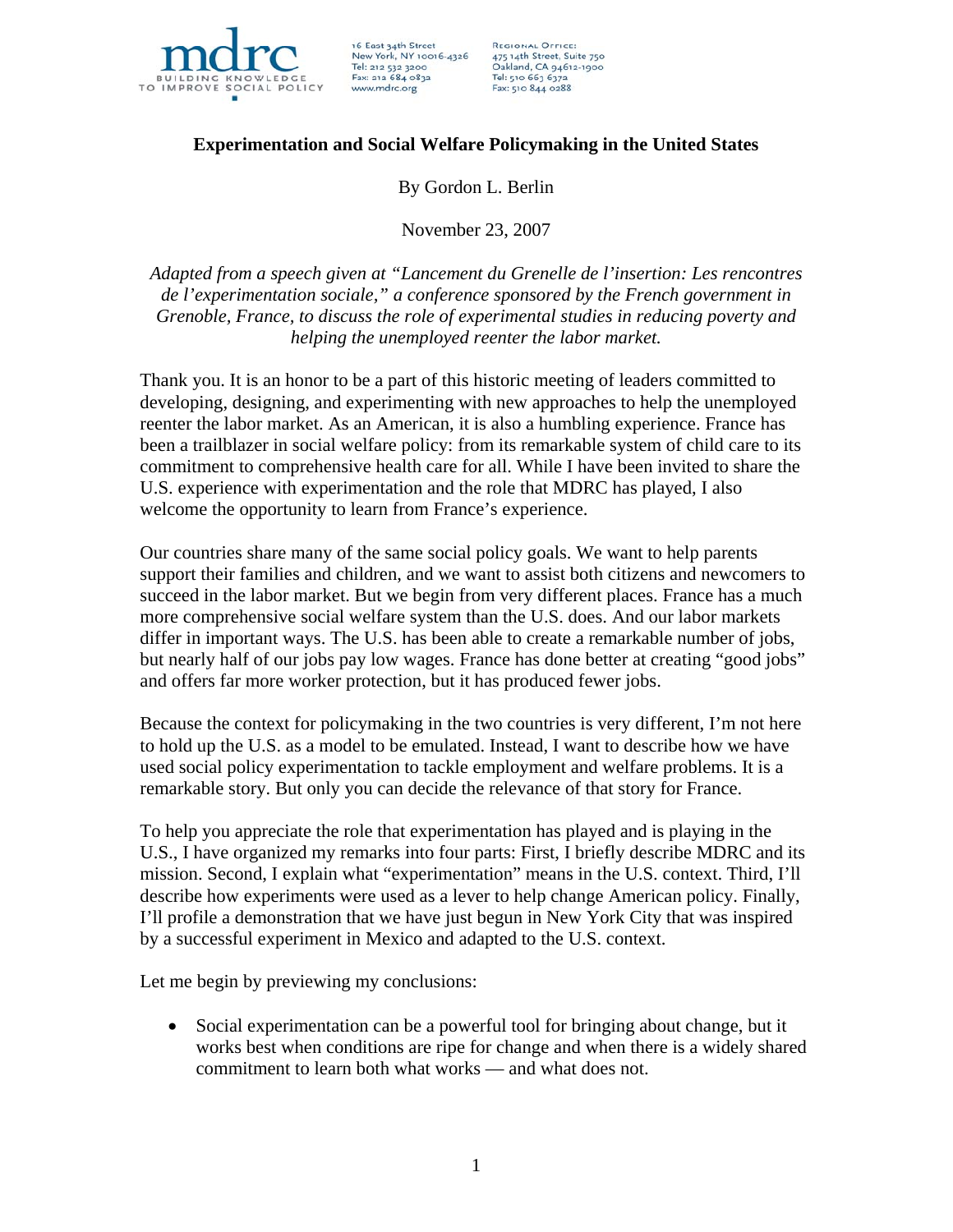- Experimentation is seldom a panacea: program effects are often modest, some things do not work, and change takes time. But the alternative — failing to build a record of what works and what does not — leaves one to make policy on the basis of anecdote and ideology, and thus to repeat past mistakes.
- Experimentation leaves its greatest legacy when it builds both reliable evidence about what works and the program capacity to deliver effective services.

## **What Is MDRC?**

MDRC is a nongovernmental organization that was created by a consortium of federal government agencies and a private foundation. MDRC's mission is to learn what does and does not work in social policy. It was founded in 1974, a time when American policymakers wanted better evidence that social programs actually worked and that the benefits of these programs exceeded their costs.

The idea was to design, develop, and test new program ideas, using rigorous research methods to learn whether programs worked before making them national policy.

Our goal was twofold: We wanted to build infrastructure — by which I mean the capacity to implement programs in multiple locations and at scale. And we wanted to build reliable evidence about what worked.

### **What Does "Experimentation" Mean in the U.S. Context?**

For MDRC and other organizations (including Mathematica, Abt, RAND, and Public/Private Ventures), experimentation does not mean just trying new things but also learning whether programs attain their goals.

To build evidence, MDRC and its colleagues had to answer several questions: *What* difference did the program make? *How* and *why* did it work? If a program did *not* work, knowing why was critical to designing a better one. If a program *did* work, knowing how was crucial to replicating the intervention on a larger scale.

But reliably determining whether a program is effective is challenging. People's lives are dynamic; they take and lose jobs, enter and leave public assistance programs, marry and divorce. To know whether a particular program *caused* a change in employment, we have to know what would have happened if the program did not exist. Did someone leave public assistance and take a job because of the program or because they would have done so anyway? To determine the net difference a program makes, one needs a counterfactual, a comparison (or control) group of similar people that shows us what would have happened in the absence of the program.

The most reliable way to create a counterfactual or control group is to use a random assignment research design — widely accepted as the "gold standard" — essentially the same research method used in medical research to determine the effectiveness of a new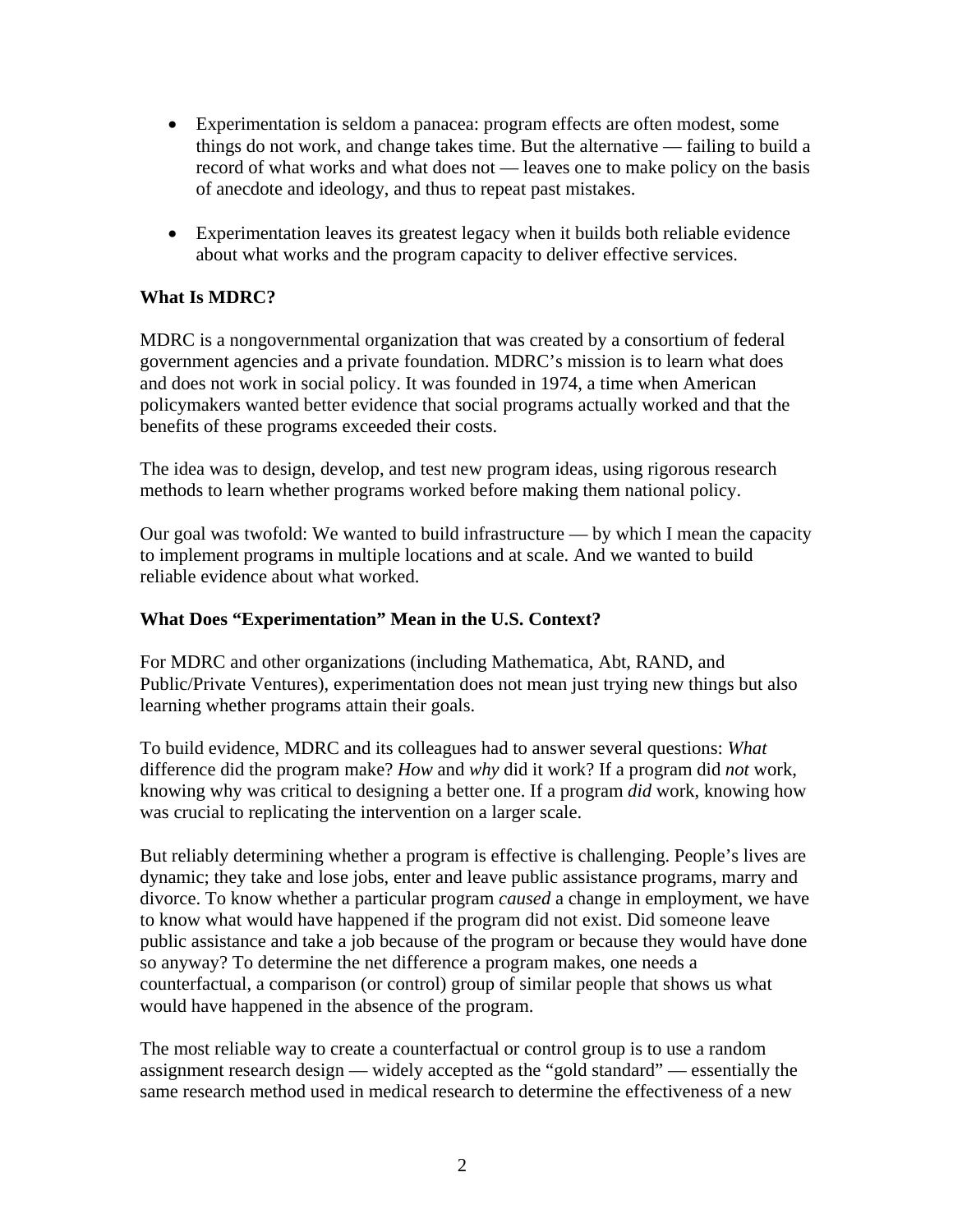medicine. Random assignment uses a lottery-like process to create two groups that do not differ systematically — except that one is eligible for the new program and one is not. By identifying a pool of eligible people, and then randomly assigning them to a program group that is eligible for the new services or to a control group that is not, any subsequent difference in outcomes between the two groups — say, employment rates — can be confidently attributed to the effects of the program. Random assignment designs are fair — everyone has an equal chance to participate in the program. They are also ethical when: (1) you don't know if the intervention works, (2) there are not enough resources to serve everyone, and (3) the service in question is not an entitlement. Informed consent to join the study is usually required. The results from random assignment studies have the virtue of being simple to understand, and, when implemented well, such studies are seldom challenged.

While random assignment can sometimes be controversial, American researchers have shown that it is feasible to implement. For example, MDRC has conducted at least 40 large-scale randomized controlled trials in more than 300 communities in the past 30 years, involving more than 400,000 people. (Please see the handouts for more information about MDRC's studies.) And such social policy experiments are not just a U.S. phenomenon. In the past 10-15 years, large random assignment studies have been successfully undertaken in Canada, Mexico, and the United Kingdom.

Why this preoccupation with evidence? In the starkest terms, if you want to make the world a better place, public policy has to actually do things that make a positive difference. When that doesn't happen, the result is cynicism about government among participants and among taxpayers.

Let me illustrate some of the opportunities and challenges of social policy experimentation by describing how the U.S. used experimental evidence to reform its social welfare system.

## **The Welfare-to-Work Example**

The American welfare system was created in the 1930s as a response to the Great Depression. A new program called Aid to Families with Dependent Children was established to provide cash assistance to widows so they would not have to work and could stay home with their children. The program remained small for nearly 30 years, and then suddenly, in the 1970s, rates of out-of-wedlock childbearing began rising, the welfare rolls began to grow rapidly, and welfare costs began to increase. At the same time, many more women were entering the labor market. By the mid-1980s, more than half of all mothers with children were working. This situation raised questions about basic fairness: Why should some work for a living, while others got help from the government?

Political controversy raged. The right maintained that the welfare system was anti-work and anti-marriage and was hurting families more than it was helping; the left countered that every family was entitled to a basic level of income and support. Conservatives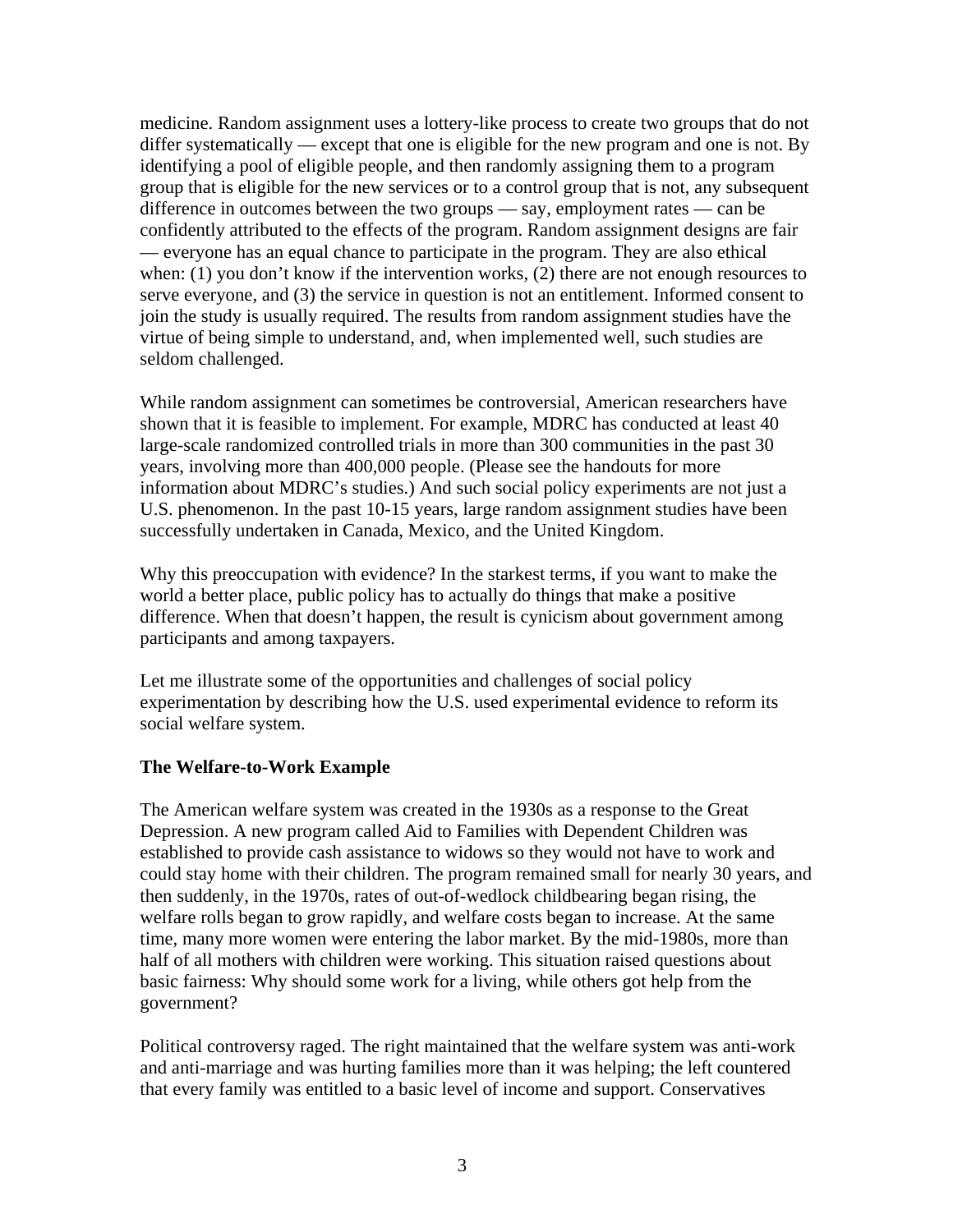wanted to restrict eligibility for welfare; liberals favored higher benefits. The poor themselves preferred work and also despised welfare; it intruded in their lives and society looked down on them. The system was ripe for change that would better align social welfare policy with the bedrock American values of work, independence, responsibility, and family.

Somewhat surprisingly, a group of conservative and liberal leaders (including President Ronald Reagan and then-Governor Bill Clinton) supported legislation that gave states the right to reform welfare rules — in return for welfare benefits, recipients would have to prepare to find work, but the system would also offer new employment services and other supports to help them do so. The federal government provided the funding and the flexibility, and states and localities provided the program structure to deliver services.

But two key elements were missing from this political consensus for reform: knowledge about what interventions to try and a plan to capture evidence from all this innovation. MDRC secured a grant from the Ford Foundation and support from federal research agencies to work with the states in developing and evaluating these new reforms.

Eight states participated in what came to be known as the Demonstration of State Work/Welfare Initiatives. In return for participating, states received:

- In some cases, funding to help support their programs and offset data collection costs.
- Technical assistance from experienced MDRC staff.
- The opportunity to meet with and learn from their counterparts from other states.
- Formative feedback about their programs as the evaluation progressed.
- An independent, credible, and rigorous random assignment evaluation that would provide reliable evidence about their program's benefits and costs.
- National visibility.

It was the beginning of an extraordinary long-term partnership between government and nonprofit service agencies seeking to reform welfare and researchers attempting to assess the effectiveness of their new programs.

Eventually, 11 research and demonstration projects were begun, involving the random assignment of about 65,000 people to program groups that would receive the new services or to control groups that would not. Before these Work/Welfare Demonstration projects were initiated, state welfare agencies had focused on administering a cash benefit program — checking eligibility, protecting against fraud, making sure that the benefits were paid on time and without errors. Now the philosophy and the focus began to shift the goal was to help people make the transition from welfare to work. The programs tried a wide range of approaches singly and in combination, including intensive job search, temporary public jobs, and short-term education and training. They also offered a range of support services, including counseling, child care, and other supports. Participation was mandatory for able-bodied welfare recipients whose children were six years of age or older.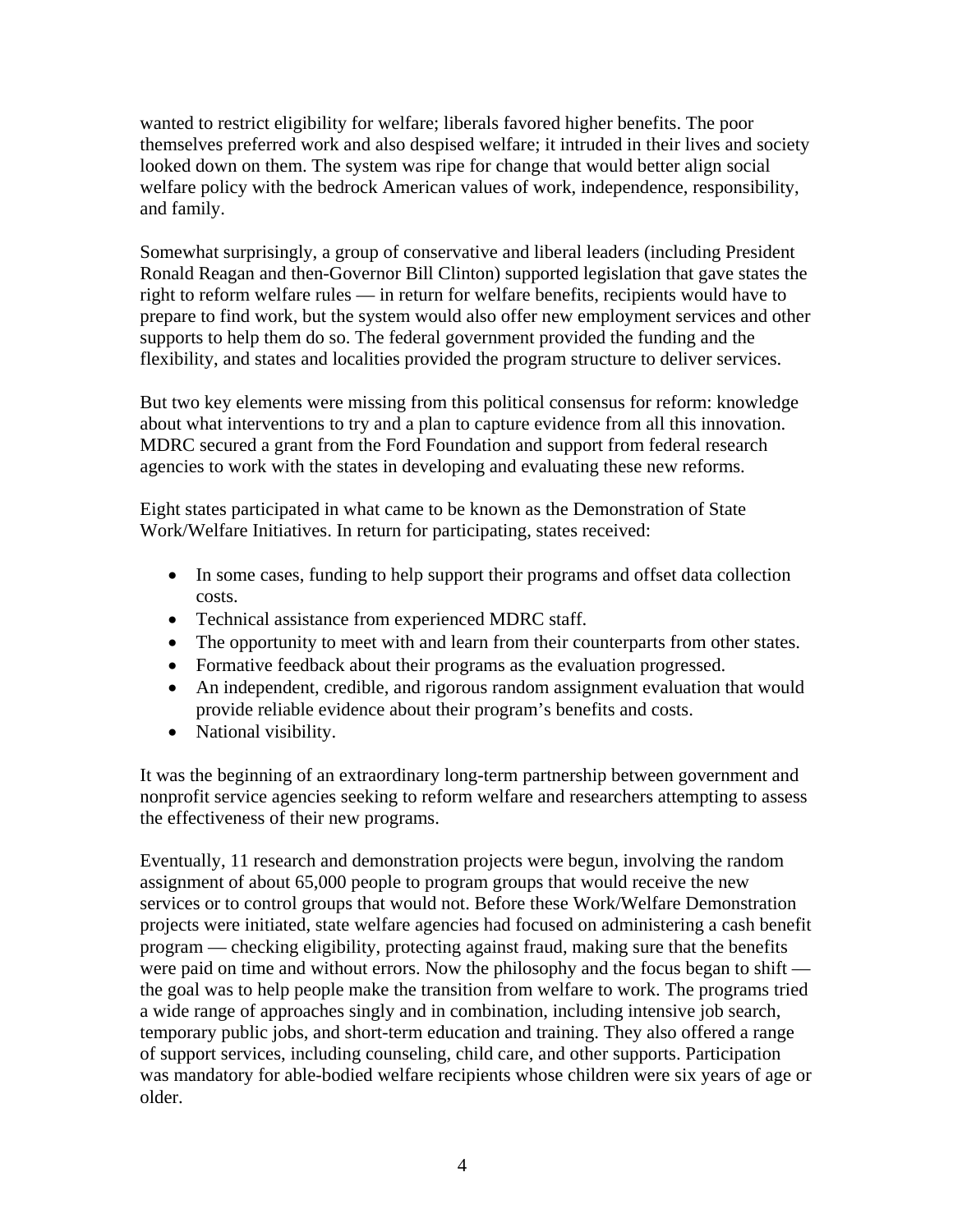What did we learn?

- It was feasible to operate these programs at scale, but participation levels varied across the sites.
- Participants thought the work requirements were fair, and most said they preferred work to welfare.
- The programs *worked*: employment and earnings increased in 9 of 11 demonstration sites, up by 10 to 35 percent *relative to the control group*.
- The programs were cost effective: welfare receipt fell and the resulting welfare savings exceeded the costs of running the programs — a \$3 return per \$1 invested in some programs.
- There was no evidence that children were harmed when their mothers went to work.
- Income generally did not increase; in these programs, welfare recipients traded a welfare check for a paycheck. Once they went to work, government assistance ended, with no net change in participants' overall income.

Although the programs did not help everyone, these findings (combined with those from studies begun by other organizations) had a profound impact on the political debate about welfare reform. Now both the right and the left had to argue within the bounds of the evidence. And the evidence challenged long-held beliefs of both groups. Conservatives learned that social programs could work and that the benefits could exceed the costs. Liberals learned that work mandates and requirements could produce positive effects, that children were not harmed by welfare-to-work programs, and that participants thought the programs were fair and preferred work to welfare. No longer could policy be based only on anecdote and ideology.

After two decades of failed attempts to reform the welfare system, this new consensus based on experience and evidence — led to passage of federal legislation, the 1988 Family Support Act. As a Congressional staffer explained at the time: *In all the years I worked on welfare reform, we never had a body of data that showed what worked...For the first time, we could characterize reform as an investment.* 

Importantly, while the results of experimentation told the nation what worked, it also showed what did *not* work, and what we still did not know. Remarkably, the 1988 welfare reform law included funding for a next generation of experiments that would use random assignment research methods. These and related experiments answered such questions as:

- What would help people with employment barriers who were left behind?
- Would more investment in education and training help people get better jobs?
- What would happen if the government supported people when they worked by supplementing their low wages?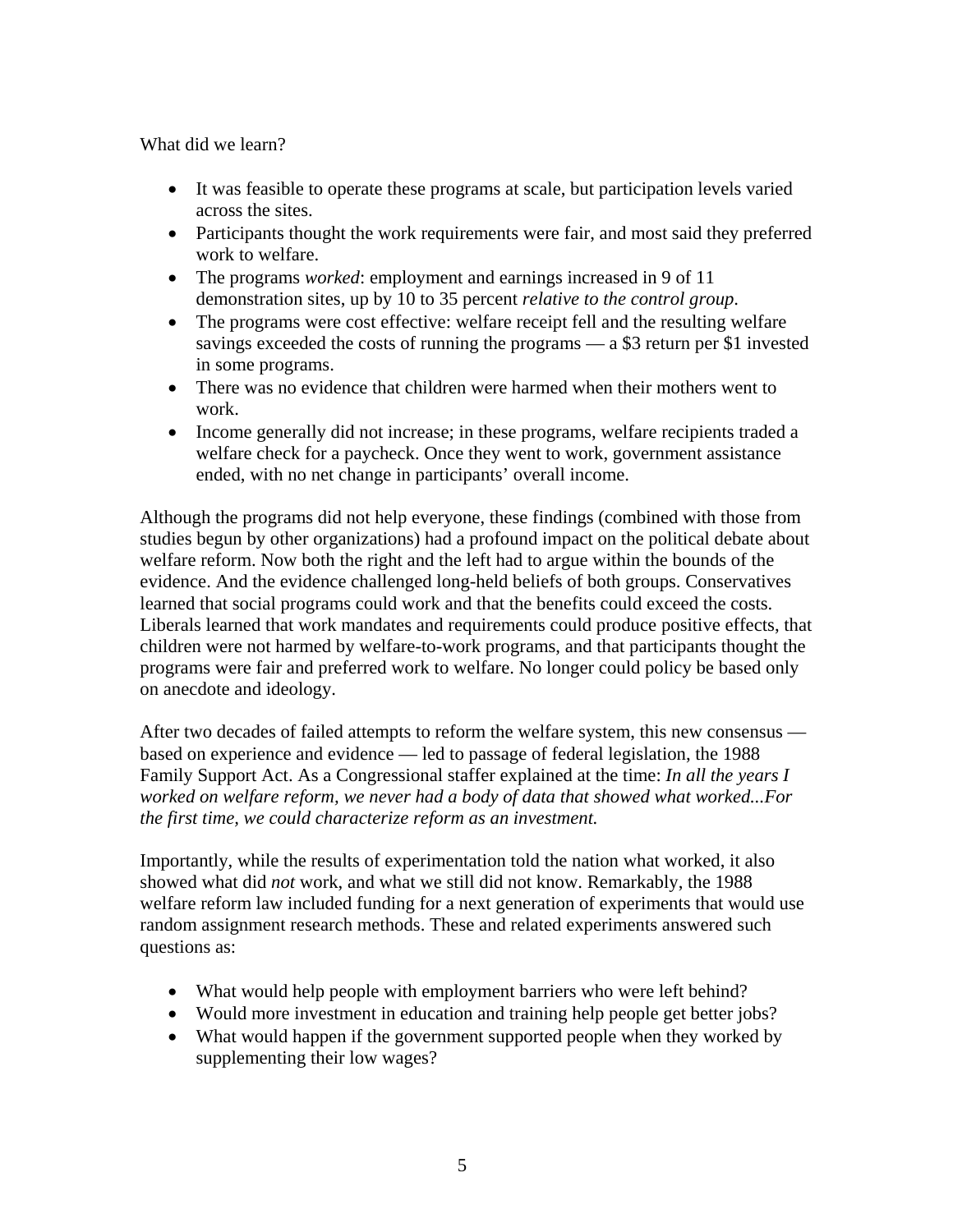Over the next decade, a new round of experiments was launched to answer these questions. Because it is so central to your objectives, I want to briefly summarize what we have learned about the third question, providing support for people when they work.

Because the U.S. public would never make welfare for those who did *not* work generous enough to lift them out of poverty, policymakers began to recognize that getting families out of poverty required both earnings and government support. Three experiments with earnings supplements (two in the U.S. and one in Canada) set out to answer the question: What would happen if we built supports around work rather than non-work? All three provided work incentives in the form of monthly cash payments to supplement the earnings of low-wage workers. Payment was conditioned on full-time work, and the payment amount depended on the amount of each month's earnings. Nearly 15,000 people participated in the three experiments; all used random assignment research designs.

Despite differences in program rules and differences in local labor markets and economies, results across the three projects were nearly identical:

- **Incentives work:** All three programs increased employment, earnings, and income, and they reduced poverty relative to a control group not offered earnings supplements.
- **Marketing matters:** Incentives work best when they are clearly communicated and people understand what behavior is being rewarded.
- **Children benefited:** Earnings supplements led to improvements in young children's school performance, partly because the family had more income and partly because the children were placed in higher-quality day care programs.

These findings stood in stark contrast to the welfare-to-work findings I described earlier. Earnings supplements clearly made participants better off economically, but they cost the government more. In contrast, the welfare-to-work programs described earlier saved the government money but did not make their participants better off financially, although participants generally preferred earning their income from work rather than from welfare handouts.

Earnings supplementation programs were subsequently put in place in most states, and the federal government continued to enhance the Earned Income Tax Credit, an earnings supplement program for low-wage workers that now costs more than \$40 billion per year, making it the largest income assistance program in the U.S. Payment of this credit is conditioned on work. In short, earnings supplements and forms of incentive payments were effective in a variety of settings in the U.S., in Canada, and more recently in Mexico and the United Kingdom, and possibly, as the next speaker will describe, in Germany.

This brings me to the last part of my story, the test of conditional cash transfers that is just now getting underway in New York City.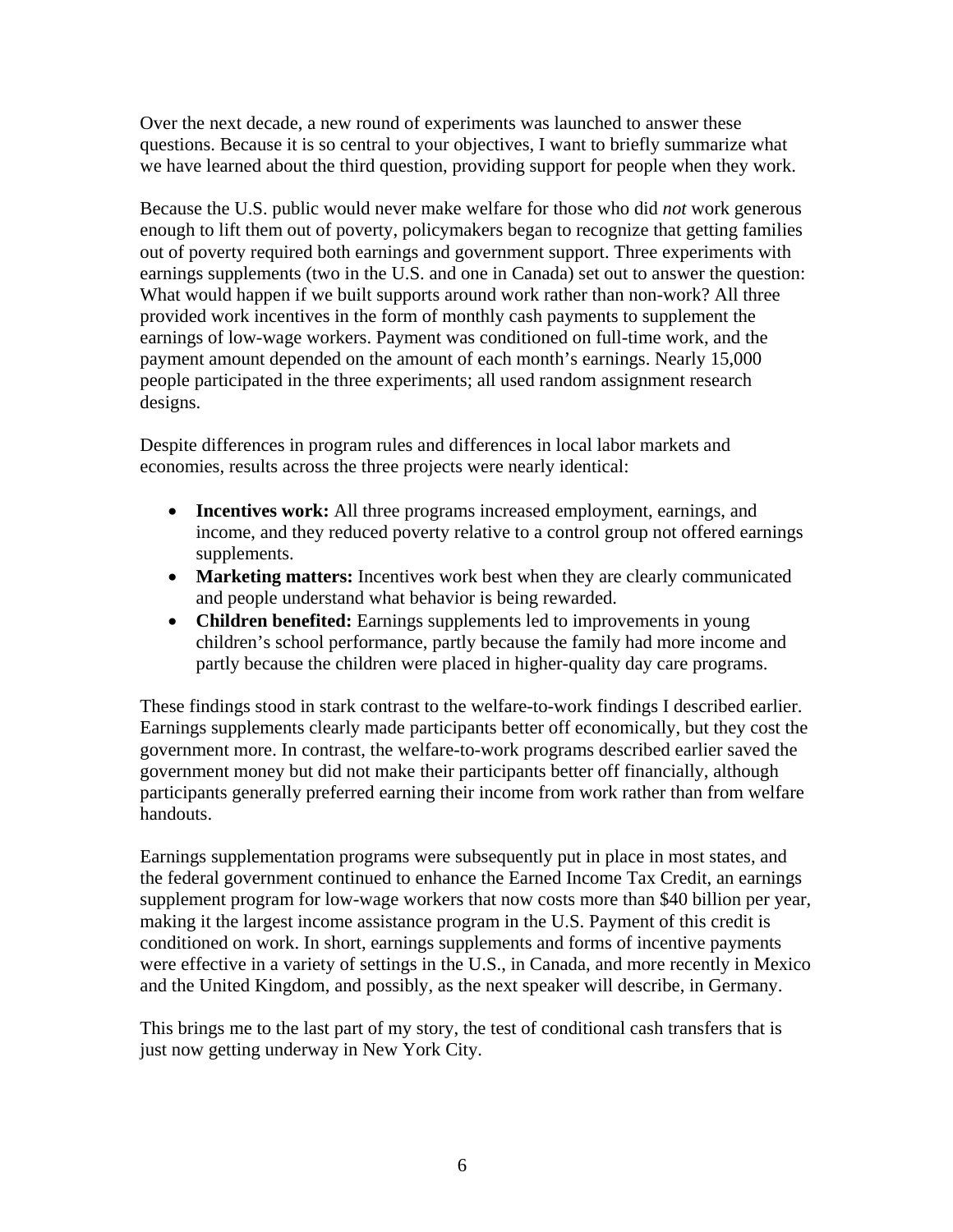#### **New York City's Conditional Cash Transfer Program: Opportunity NYC**

In New York City, more than one-third of children live in poverty, most growing up in single-parent households. Two years ago, New York City Mayor Michael Bloomberg established a commission of key stakeholders to make recommendations about alleviating poverty. Alarmed by the long-term decline in the real value of earnings, impressed by the results of the experiments I just described, and intrigued by the results of Mexico's Progresa (now called Opportunidades) program, the Mayor's Poverty Commission recommended that the city consider experimenting with a version of the Mexican program in New York. Mayor Bloomberg agreed, arguing that bold new action was necessary but that it should be tried on an experimental basis to learn whether it works before launching it for the entire city.

As you may know, Progresa was designed to address three problems: (1) poor nutrition that led to stunted growth among newborns, (2) children leaving school at very young ages to work in the fields, and (3) a grain subsidy system that was not efficiently targeting government resources to the poorest families. Progresa replaced the grain subsidy system with a relatively generous cash transfer that was conditioned on children staying in school, on their parents participating in nutrition classes that taught them how to improve their diets, and on the families getting regular health check-ups. Researchers randomly chose eligible communities to get the new program or to serve as the control group. After two years, they found that children in the program group were somewhat taller and better nourished than those in the control group, that children in the program were remaining in school for an additional year or two, and that families in the program were getting more preventive health care. On the basis of these findings, the Mexican government moved to expand the program nationwide.

Clearly, poverty in New York is not the same as poverty in rural Mexico. Nevertheless, the conditional cash transfer concept was adapted by Mayor Bloomberg to address poverty in New York City. A new pilot project with a rigorous evaluation component, Opportunity New York City will pay a cash supplement every two months to participants when they meet requirements in three areas: children's school performance; parents' fulltime work and participation in education and training; and family health care and insurance, including getting annual check-ups. By meeting all the conditions in the program, a family could receive as much as \$5,000 to \$6,000 a year in conditional cash transfers.

The program's goal is to reduce family poverty in the short run, to help families obtain self-sufficiency through increased work and training over the intermediate term, and to reduce intergenerational transfer of poverty over the long run by increasing the school performance and graduation rates of school-age children.

Nearly 5,000 families in six high-poverty neighborhoods have agreed to participate in the study. Half of these families have been selected randomly to participate in the conditional cash transfer program; the others are in the control group, which is not eligible for the transfers. The program will operate for two to three years and the research will follow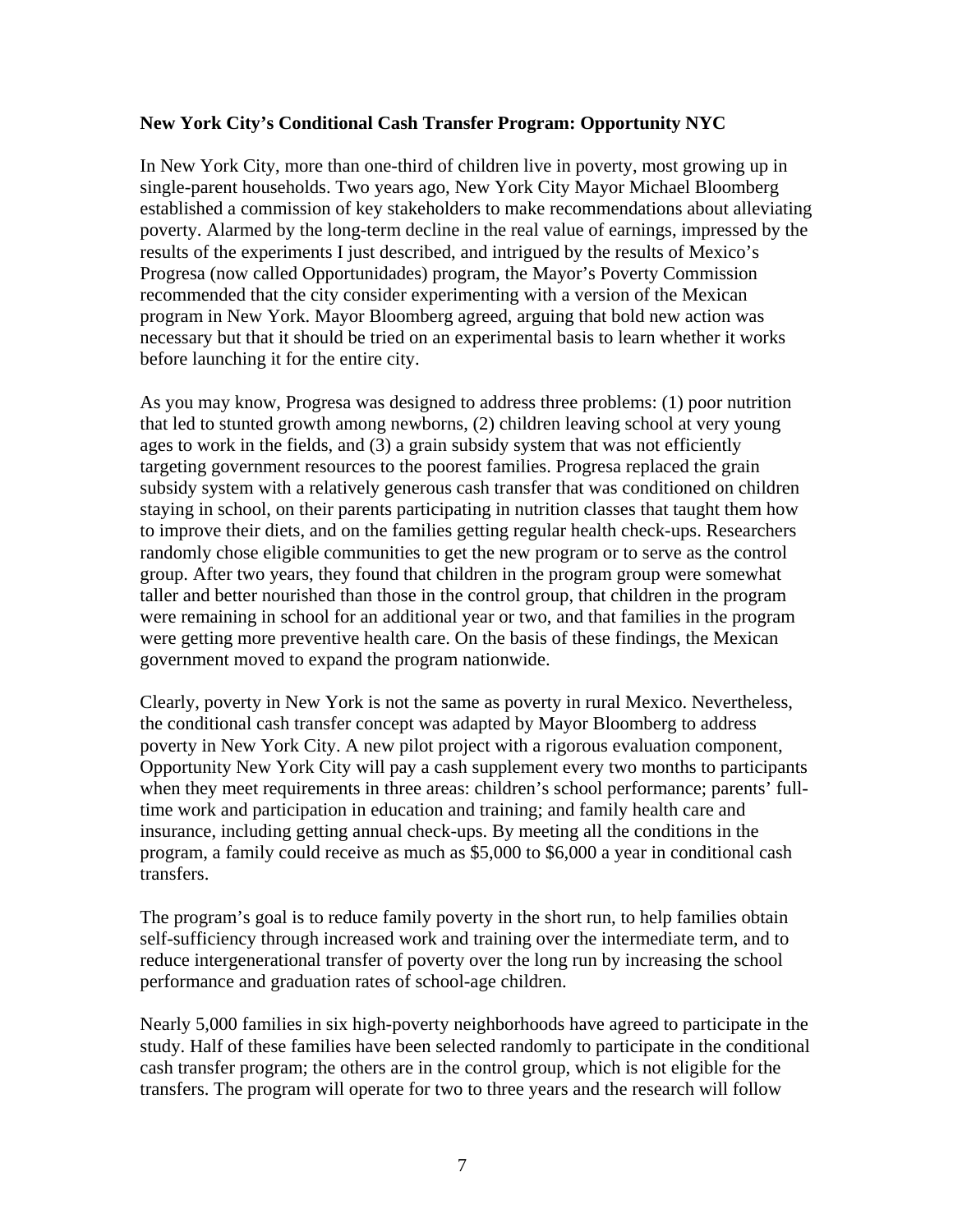both groups of families for five years. If the program increases work, schooling, and health, the Mayor has committed to trying to expand it.

### **Conclusion**

To summarize, when MDRC first began in the early 1970s, common sense, good intentions, and good ideas were the basis for making social policy in the United States. Reliable evidence from random assignment studies of large-scale operating programs was thought impossible. But poverty, unemployment, and welfare dependency persisted. The public, the government, and the poor began to see that good ideas and common sense were not enough. Resources were scarce, and the government was reluctant to expand pilot programs without evidence of their effectiveness. Thirty years later, the U.S. has learned that random assignment is possible, that you can learn what works, and that experimentation can be a powerful tool for social change.

Indeed, in the welfare-to-work story, where researchers were working in partnership with states and nonprofit agencies to build both the capacity to deliver services and evidence about which services were most effective, experimentation was decisive. Importantly, the political atmosphere was also ripe for change — the debate was fierce and the two sides were very far apart, but both wanted reform. Experimentation helped show the way. With earnings supplements, experimentation and evidence played a valuable but secondary role. The shift from a system that supported able-bodied people when they did *not* work to one that provided its most generous supports when they *did* was already underway. Evidence from experimentation helped to solidify and expand support for this shift.

Experimentation is not a sure thing. Impacts are often modest rather than dramatic, you will learn things that surprise and disappoint you, many things won't work, and progress requires a long-term commitment to learn from and build on your experience. But one must begin with the conviction that evidence matters — that knowing what doesn't work and what does are both key to improving the lot of the poor and the return on government investment.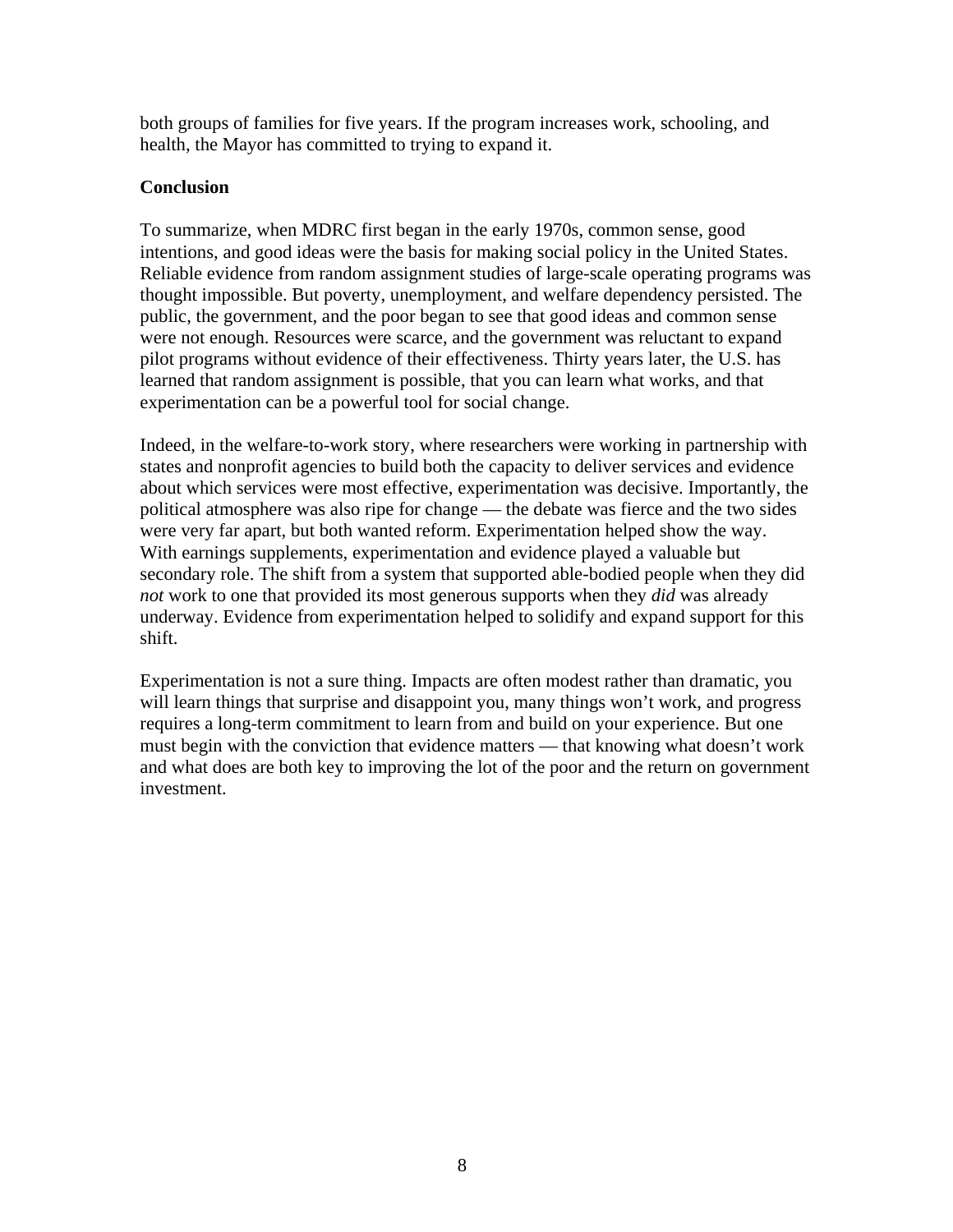**Handouts (in French) from Gordon Berlin's Speech, "Experimentation and Social Welfare Policymaking in the United States," Grenoble, France, November 23, 2007**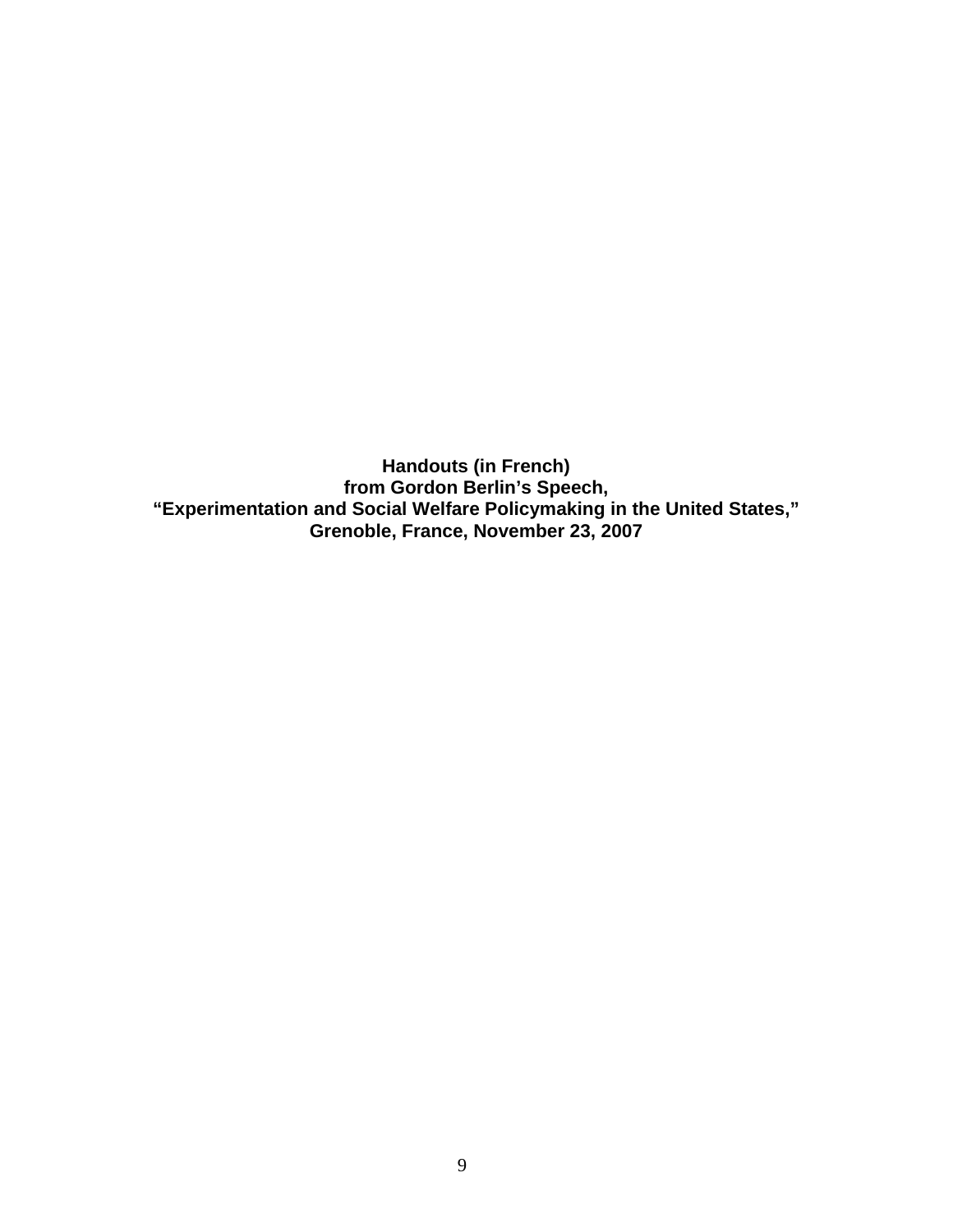

| Principaux projets actuels et récents |  |  |  |
|---------------------------------------|--|--|--|
|---------------------------------------|--|--|--|

| <b>Domaine</b><br>politique                                                                   | Objectif                                                                                                                                                                                                                                                   | Projets et Services étudiés                                                                                                                                                                                                                                                                                                                                                                                                                                                                                                                                                                                                                                                                                                                                                                                                                                                                                                                                                                                                                                                                                                                                                                                                                    |
|-----------------------------------------------------------------------------------------------|------------------------------------------------------------------------------------------------------------------------------------------------------------------------------------------------------------------------------------------------------------|------------------------------------------------------------------------------------------------------------------------------------------------------------------------------------------------------------------------------------------------------------------------------------------------------------------------------------------------------------------------------------------------------------------------------------------------------------------------------------------------------------------------------------------------------------------------------------------------------------------------------------------------------------------------------------------------------------------------------------------------------------------------------------------------------------------------------------------------------------------------------------------------------------------------------------------------------------------------------------------------------------------------------------------------------------------------------------------------------------------------------------------------------------------------------------------------------------------------------------------------|
| <b>Famille</b><br><b>Bien-être et</b><br>développement<br>des enfants                         | Comprendre les<br>effets des politiques<br>sociales sur les<br>parents, les enfants<br>et les familles, et<br>identifier les<br>stratégies efficaces<br>pour améliorer leur<br>bien-être.                                                                  | Supporting Healthy Marriage (Soutenir la solidité<br>du mariage) : approches éducatives pour renforcer<br>les relations des parents mariés.<br>• Building Strong Families (Construire des familles<br>solides) : approches éducatives pour aider les<br>parents non-mariés souhaitant atteindre leurs<br>objectifs relationnels.<br>• Child Care Subsidy Study (Étude sur la subvention<br>de la garde d'enfants) : interventions visant à<br>augmenter l'emploi et à améliorer les résultats des<br>enfants par l'aide à l'enfance.<br>• Foundations of Learning (Fondations de<br>l'apprentissage) : formation des enseignants<br>incluant une discussion sur la santé mentale pour<br>adresser les comportements problématiques<br>• Working Toward Wellness (Travailler pour le bien-<br>être) : impacts du traitement de la dépression des<br>mères sur leurs enfants (partie de l'étude 'Difficile à<br>employer')<br>• Next Generation (Génération future) : recherche<br>des effets des différentes stratégies d'aide sociale et<br>d'emploi sur le développement des enfants<br>• New Hope (Un nouvel espoir) (Milwaukee), MFIP<br>(Minnesota) : compléments de salaires pour les<br>travailleurs à bas salaires (suivi à long terme) |
| <b>Travailleurs à</b><br><b>bas salaires</b><br><b>et</b><br><b>Communautés</b><br>de travail | Tester des stratégies<br>prometteuses pour<br>améliorer les<br>chances de maintien<br>de l'emploi, la<br>promotion et les<br>revenus chez les<br>travailleurs à bas<br>salaires et le bien-<br>être des résidents des<br>communautés à<br>revenus faibles. | • Work Advancement and Support Centers (Centres<br>de soutien à l'emploi et de promotion) : services de<br>maintien de l'emploi/promotion et de soutien à<br>l'emploi pour les travailleurs à bas salaires et<br>employeurs<br>• Employment Retention and Advancement Study<br>(ERA-US) (Étude sur le maintien de l'emploi et la<br>promotion) : services de maintien de l'emploi et de<br>promotion aux États-Unis.<br>• Employment Retention and Advancement Study<br>(ERA-UK) (Étude sur le maintien de l'emploi et la<br>promotion) : services de maintien de l'emploi et de<br>promotion au Royaume-Uni<br>• Chicago New Communities Program (Programme<br>pour les nouvelles communautés de Chicago) :<br>efforts de redéveloppement dans 16 quartiers de<br>Chicago<br>• Camden Regional Equity Demonstration<br>(Illustration de l'égalité régionale de Camden) :                                                                                                                                                                                                                                                                                                                                                                      |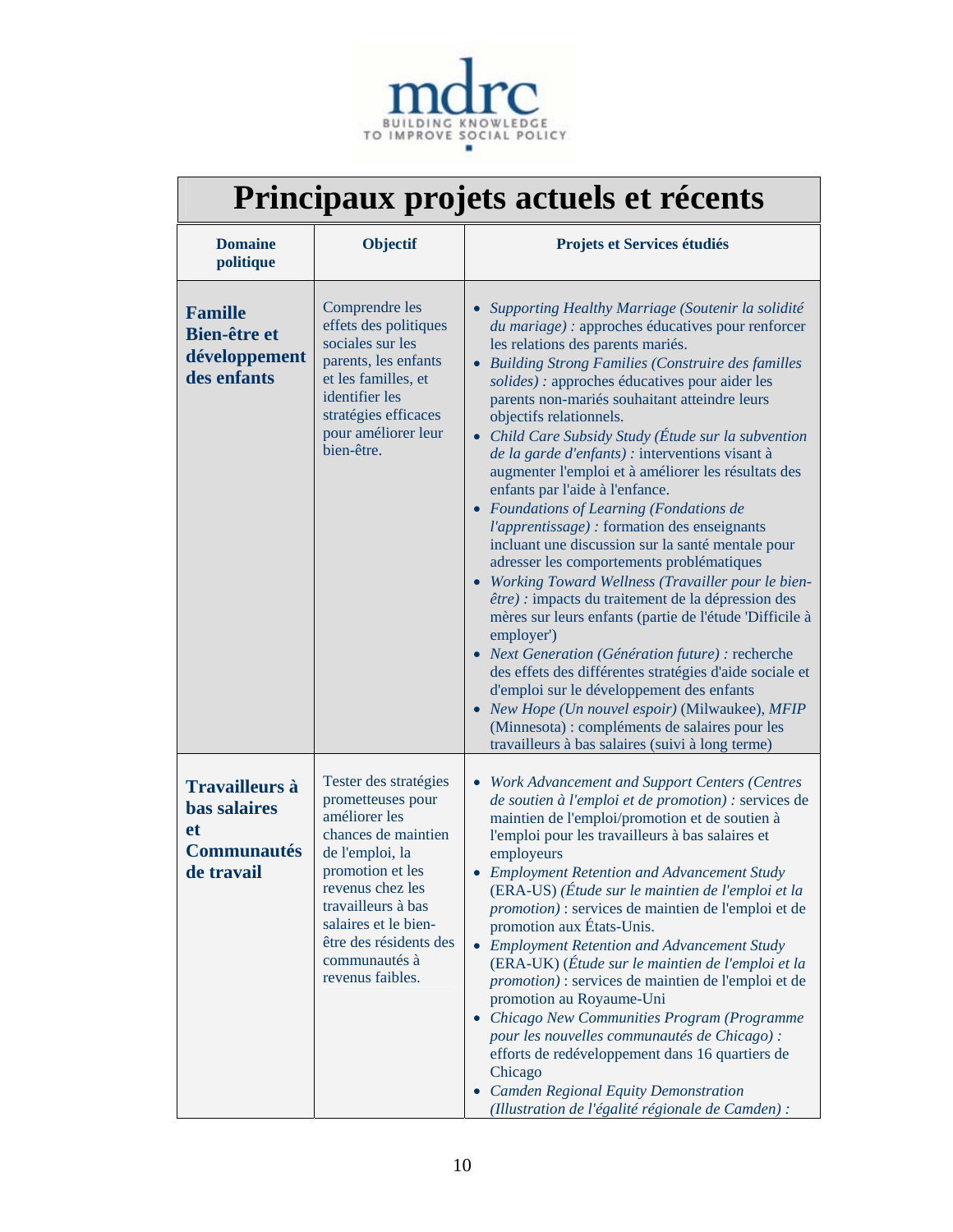| <b>Domaine</b><br>politique                                        | Objectif                                                                                                                                                                                                                                                                                                                                                      | Projets et Services étudiés                                                                                                                                                                                                                                                                                                                                                                                                                                                                                                                                                                                                                                                                                                                                                                                                                                                                                                                                                                                                                     |
|--------------------------------------------------------------------|---------------------------------------------------------------------------------------------------------------------------------------------------------------------------------------------------------------------------------------------------------------------------------------------------------------------------------------------------------------|-------------------------------------------------------------------------------------------------------------------------------------------------------------------------------------------------------------------------------------------------------------------------------------------------------------------------------------------------------------------------------------------------------------------------------------------------------------------------------------------------------------------------------------------------------------------------------------------------------------------------------------------------------------------------------------------------------------------------------------------------------------------------------------------------------------------------------------------------------------------------------------------------------------------------------------------------------------------------------------------------------------------------------------------------|
|                                                                    |                                                                                                                                                                                                                                                                                                                                                               | recherche sur le redéveloppement important d'une<br>ville de banlieue perturbée de la périphérie<br>• California Works for Better Health (Travaux pour<br>une meilleure santé - Californie) : intervention<br>pour améliorer le statut du travail et d'hygiène dans<br>les communautés de quatre villes de Californie<br>Jobs-Plus : programme d'emploi pour les habitants<br>de logements sociaux                                                                                                                                                                                                                                                                                                                                                                                                                                                                                                                                                                                                                                              |
| <b>Aide sociale</b><br><b>et</b><br><b>Barrières à</b><br>l'Emploi | Tester les approches<br>d'emploi<br>prometteuses pour<br>ceux faisant face à<br>de sérieuses barrières<br>relatives à des<br>problèmes de santé<br>ou<br>comportementaux,<br>antécédents<br>criminels, handicaps,<br>bénéficiaires de<br>l'aide sociale à long<br>terme, faibles<br>niveaux de<br>compétences ou<br>expérience<br>professionnelle<br>limitée. | • Hard-to-Employ (Difficile à employer) : quatre<br>tests sur la réinsertion de prisonniers, traitement<br>des dépressions et modèles de travail transitoires.<br>• PRIDE (DIGNITÉ) : Programme 'De l'aide sociale<br>à l'emploi' destiné aux personnes handicapées<br>(partie de ERA-USA)<br>• Case Management for Substance Abusers (Gestion<br>des toxicomanes) (partie de ERA-USA)<br>• National Guard Youth ChalleNGe (Défi jeunesse<br>garde nationale) : programme résidentiel destiné<br>aux jeunes à risque<br><b>Transitional Jobs Reentry Demonstration</b><br>(Illustration sur la réinsertion professionnelle<br><i>transitoire</i> ) : programmes d'emploi pour les ex-<br>prisonniers<br>Youth Transition Demonstration (Illustration sur la<br><i>transition jeunesse</i> ) : services de transition pour les<br>jeunes handicapés bénéficiant de la SSI<br>• Accelerated Benefits Demonstration (Illustration<br>sur les prestations accélérées) : couverture<br>médicale immédiate pour les nouveaux<br>bénéficiaires de SSDI |
| <b>Éducation</b><br><b>Maternelle -</b><br><b>Terminale</b>        | Tester l'efficacité des<br>initiatives étendues à<br>l'ensemble du district<br>et basées sur la<br>scolarité : améliorer<br>l'engagement<br>éducatif et la<br>performance des<br>étudiants confrontés<br>à un risque d'échec<br>scolaire.                                                                                                                     | Réformes de l'école primaire<br>• Reading First (La lecture d'abord) : programmes<br>scientifiques d'apprentissage à la lecture<br><b>Teacher Professional Development</b><br>(Développement professionnel des enseignants) :<br>enseignement de la lecture<br><b>Teacher Professional Development</b><br>(Développement professionnel des enseignants) :<br>enseignement des mathématiques<br>• Projet GRAD : gestion de classe, lecture et maths<br>Réformes du collège<br>• Career Academies (Écoles professionnelles) :<br>transition école-carrière<br>• Talent Development (Développement des talents) :<br>modèle de réforme de collège unique<br>• First Things First (D'abord et avant tout) : modèle<br>de réforme de collège unique<br>· Projet GRAD : réformes des écoles de districts ;<br>offres de bourses scolaires                                                                                                                                                                                                             |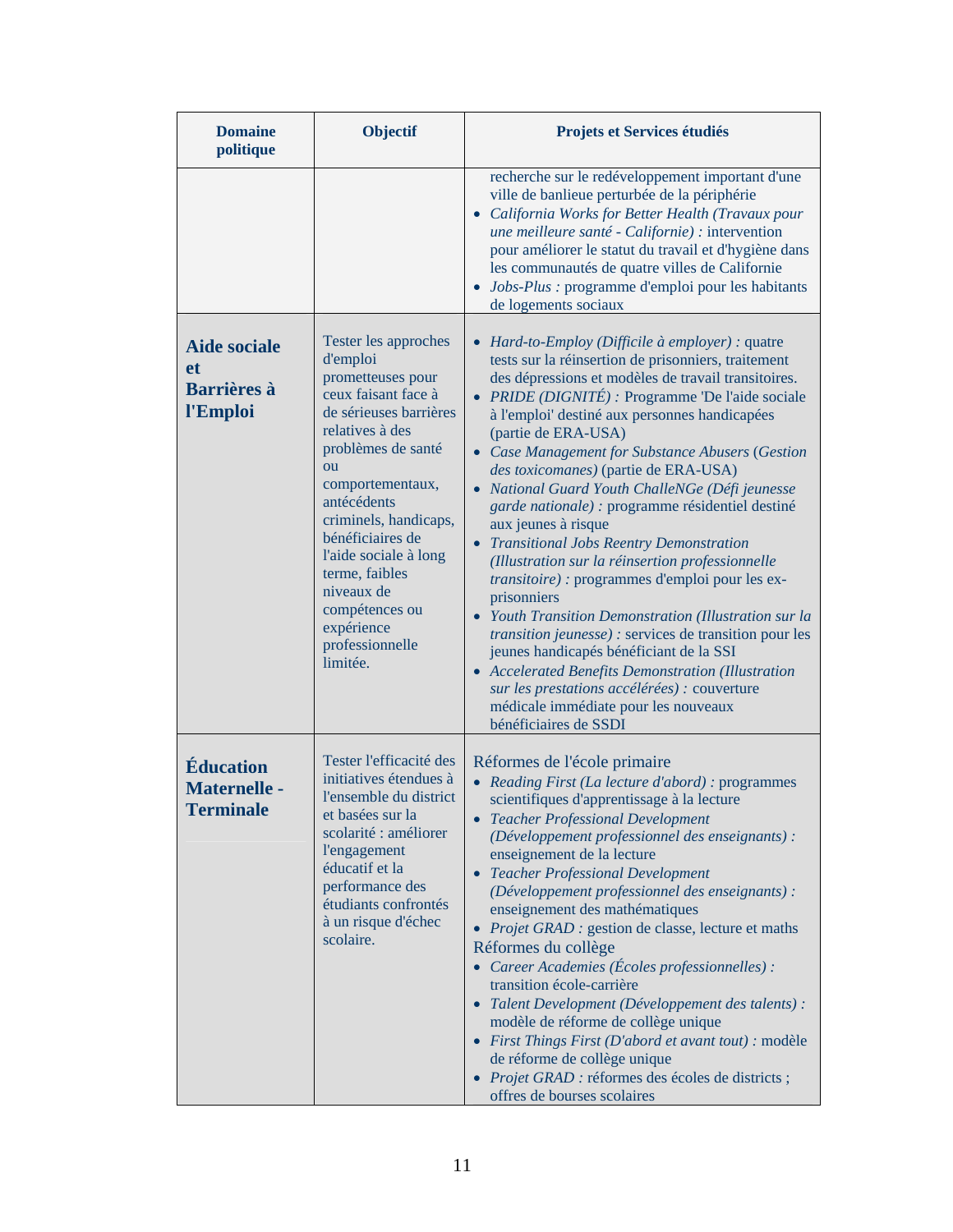| <b>Domaine</b><br>politique                             | Objectif                                                                                                                                                                   | Projets et Services étudiés                                                                                                                                                                                                                                                                                                                                                                                                                                                                                                                                                                                                                                                                                                                                                                                                                                                        |
|---------------------------------------------------------|----------------------------------------------------------------------------------------------------------------------------------------------------------------------------|------------------------------------------------------------------------------------------------------------------------------------------------------------------------------------------------------------------------------------------------------------------------------------------------------------------------------------------------------------------------------------------------------------------------------------------------------------------------------------------------------------------------------------------------------------------------------------------------------------------------------------------------------------------------------------------------------------------------------------------------------------------------------------------------------------------------------------------------------------------------------------|
|                                                         |                                                                                                                                                                            | • Adolescent Literacy (Alphabétisation des<br>adolescents) : programmes supplémentaires<br>d'alphabétisation - niveau 3 <sup>ème</sup><br>Réformes étendues au district et réformes<br>systémiques<br>· Bay Area School Reform Collaborative (Réforme<br>en collaboration avec l'école de la région de Bay) :<br>réforme basée sur l'encadrement et la recherche.<br>• Doing What Counts (Faire ce qui compte) :<br>concentration dictée par le district sur la qualité de<br>l'enseignement<br>• Educational Leadership (Direction pédagogique) :<br>personnel du district et direction du principal<br>• Projet PROM/SE : programmes de maths et de<br>science et enseignement<br>Programmes extrascolaires<br>• Academic Instruction in After School Programs<br>(Enseignement académique sur les programmes<br>extrascolaires)                                                 |
| <b>Jeunes adultes</b><br>et études post-<br>secondaires | Étudier des<br>interventions<br>conçues pour<br>améliorer les<br>résultats scolaires et<br>la persistance des<br>établissements<br>secondaires<br>[community<br>colleges]. | • Achieving the Dream (Réaliser le rêve) : par le<br>biais des données étudiants pour améliorer les<br>établissements secondaires [community colleges]<br>• Dreamkeepers Emergency Financial Aid Program<br>(Programme d'aide financière d'urgence 'À la<br>poursuite du rêve') : subventions ou prêts pour<br>couvrir les crises financières conjoncturelles<br>• Learning Communities (Groupes d'études) : cours<br>liés pour améliorer l'apprentissage et construire le<br>soutien social<br>• Opening Doors (Ouvrir les portes) : réformes<br>pédagogiques, services améliorés pour étudiants,<br>opportunités de bourses scolaires<br>• Student Support Partnerships Integrating<br><b>Resources and Education (SSPIRE) (Partenariats</b><br>de soutien aux étudiants intégrant ressources et<br>éducation) : intégrer les services étudiants et<br>l'enseignement académique |

New York, NY 10016-4326 +1 212 532 3200 Bureau Central : 16 East 34 Street États-Unis

www.mdrc.org

Oakland, CA 94612-1900 +1 510 663 6372 Bureau régional : 475 14th Street, Suite 750 États-Unis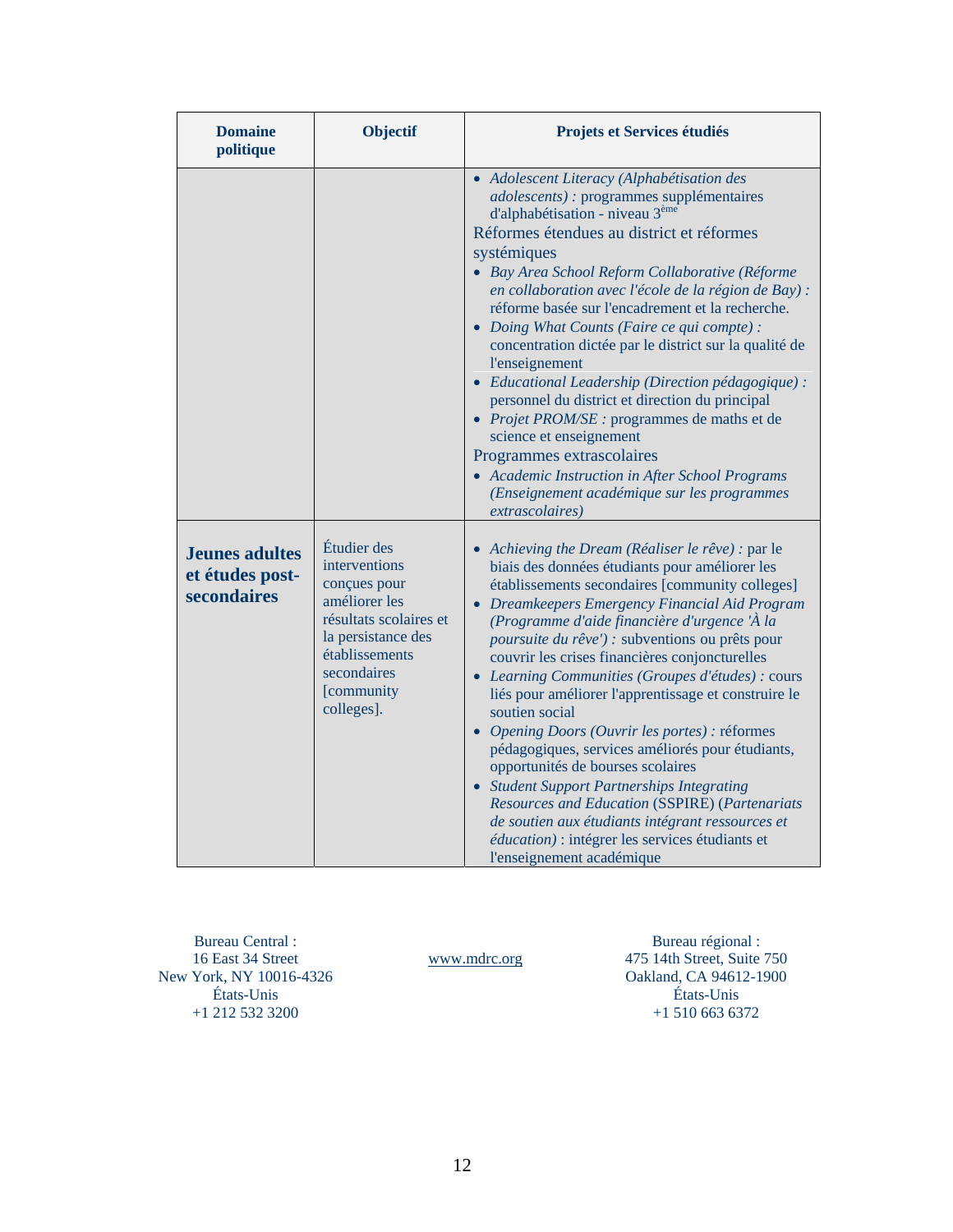*s bureaux sont situés à New York City au Canada et au Royaume-Uni. No MDRC est une organisation d'études de politique sociale sans parti et à but non lucratif, qui se consacre à apprendre comment améliorer la vie des personnes à revenus faibles. Par le biais de nos recherches et grâce à la communication active de nos conclusions, nous cherchons à améliorer l'efficacité des politiques et des programmes publics. MDRC a été créé en 1974 par la fondation Ford et six agences fédérales (USA) pour apporter une rigueur scientifique aux évaluations de programmes sociaux et apprendre de manière fiable leur valeur à long terme (vis-à-vis des personnes et au niveau gouvernemental), ainsi que leurs bénéfices par rapport aux coûts. Nos principaux domaines de travail incluent : l'éducation en pré-maternelle, en primaire et secondaire ; les jeunes à risque ; les bénéficiaires d'aide sociale et autres populations difficiles à employer ; familles à revenus faibles et leurs enfants ; travailleurs à bas salaires et communautés en difficulté. Nous avons mené des études portant sur 400 000 personnes dans plus de 300 communautés, principalement aux États-Unis, (siège) et à Oakland en Californie.* 

*\_\_\_\_\_\_\_\_\_\_\_\_\_\_\_\_\_\_\_\_\_\_\_\_\_\_\_\_\_\_\_\_\_\_\_\_\_\_\_\_\_\_\_\_\_\_\_\_\_\_\_\_\_\_\_*

TO IMPROVE SOCIAL POLICY

*\_\_\_\_\_* 

*\_*

*\_\_\_\_\_\_\_*

*\_\_\_\_\_* 

*\_*

*\_\_\_\_\_\_\_*

# **ILLUSTRATIONS ET ÉVALUATIONS MDRC SÉLECTIONNÉES UTILISANT L'AFFECTATION ALÉATOIRE (AA)**

*\_\_\_\_\_\_\_\_\_\_\_\_\_\_\_\_\_\_\_\_\_\_\_\_\_\_\_\_\_\_\_\_\_\_\_\_\_\_\_\_\_\_\_\_\_\_\_\_\_\_\_\_\_\_\_*

| <u>Durée</u><br>de l'étude | Nom                                                                                                                                                               | Population étudiée                                                                                           | Taille de<br>l'échantillon |
|----------------------------|-------------------------------------------------------------------------------------------------------------------------------------------------------------------|--------------------------------------------------------------------------------------------------------------|----------------------------|
| 1975-1980                  | National Supported Work<br>Demonstration (Illustration)<br>nationale du travail de soutien)                                                                       | Bénéficiaires d'aide sociale de<br>longue durée, jeunes, ex-<br>délinquants, ex-toxicomanes                  | 6 600                      |
| 1982-1990                  | Demonstration of State<br>Work/Welfare Initiatives<br>(Illustration des initiatives d'état)<br>travail/aide sociale)                                              | Bénéficiaires d'aide sociale                                                                                 | 34 000                     |
| 1985-1994                  | <b>JOBSTART</b> Demonstration<br>(Illustration JOBSTART)                                                                                                          | Jeunes à revenus faibles qui ont<br>abandonné le lycée                                                       | 2 3 0 0                    |
| 1986-1994                  | National Job Training Partnership<br>Act Study (with Abt Associates)<br>(Étude de la loi de partenariat<br>national sur la formation<br>professionnelle [Avec Abt | Personnes à revenus faibles<br>inscrites au programme de<br>formation professionnelle<br>(jeunes et adultes) | 19 400                     |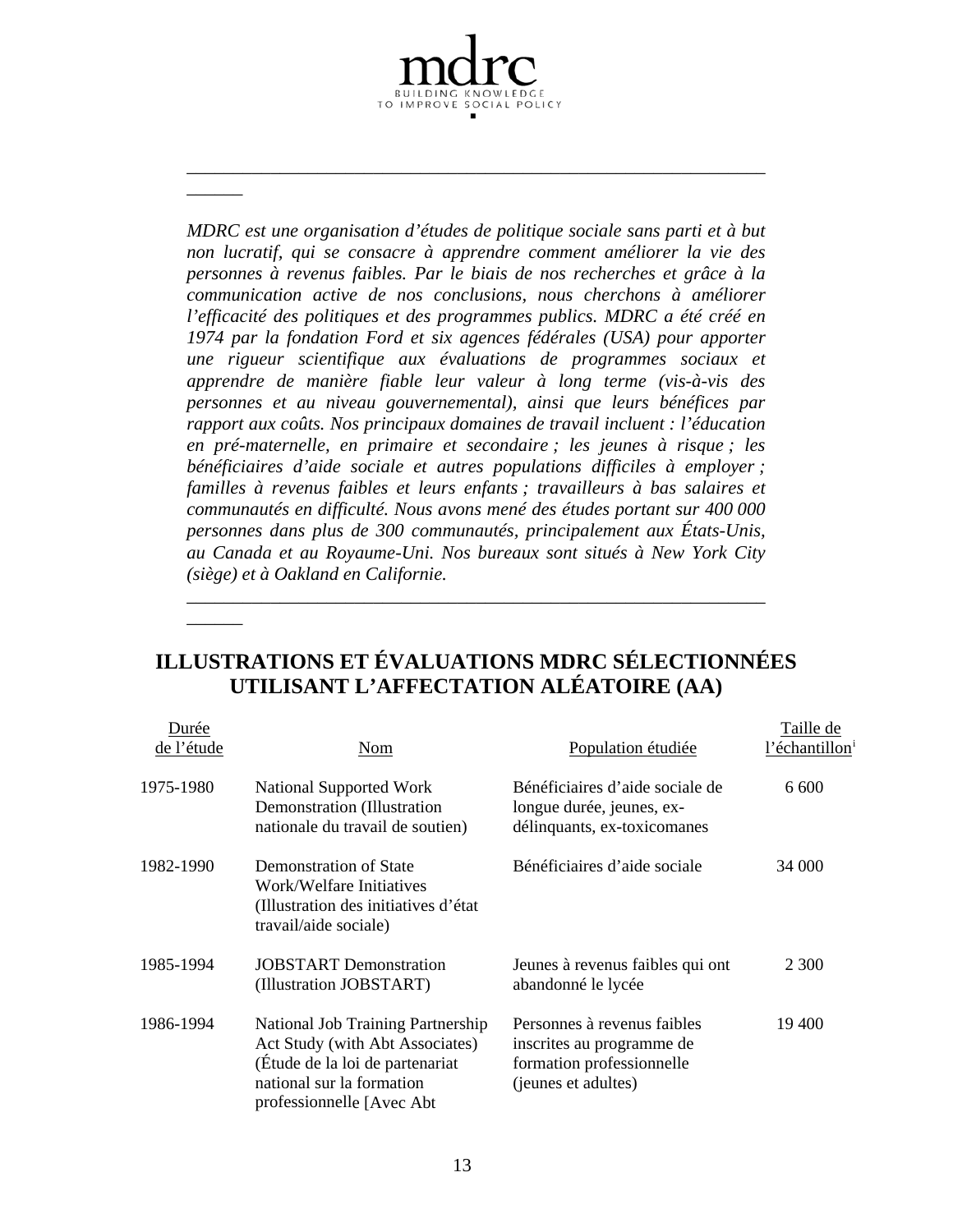| Durée<br>de l'étude | <b>Nom</b>                                                                                                                       | Population étudiée                                                                                     | Taille de<br>l'échantillon |
|---------------------|----------------------------------------------------------------------------------------------------------------------------------|--------------------------------------------------------------------------------------------------------|----------------------------|
|                     | Associates])                                                                                                                     |                                                                                                        |                            |
| 1986-1995           | California GAIN Evaluation<br>(Évaluation GAIN - Californie)                                                                     | Bénéficiaires d'aide sociale                                                                           | 32 000                     |
| 1986-1997           | <b>New Chance Demonstration</b><br>(Illustration 'Donner une nouvelle<br>chance')                                                | Parents adolescents à revenus<br>faibles ayant abandonné le lycée                                      | 1 400                      |
| 1989-2002           | National Evaluation of Welfare-to-<br>Work Strategies (Évaluation<br>nationale des stratégies 'De l'aide<br>sociale à l'emploi') | Bénéficiaires d'aide sociale                                                                           | 44 000                     |
| 1992-2002           | Parents' Fair Share (La juste part<br>des parents)                                                                               | Parents à revenus faibles<br>n'ayant pas la garde d'enfants<br>(pères) dépendants de l'aide<br>sociale | 7 300                      |
| 1992-2002           | Canada's Self-Sufficiency Project<br>(with SRDC) (Projet d'autonomie<br>au Canada [avec SRDC])                                   | Bénéficiaires d'aide sociale                                                                           | 9 0 0 0                    |
| 1993 à ce jour      | <b>High School Career Academy</b><br>Study (Étude sur le cursus<br>académique des lycées)                                        | Lycéens à risque                                                                                       | 1 400                      |
| 1996-2000           | Los Angeles Jobs-First Evaluation<br>(Première évaluation de l'emploi -<br>Los Angeles)                                          | Bénéficiaires d'aide sociale                                                                           | 22 200                     |
| 1999 à ce jour      | The Next Generation (La<br>génération future)                                                                                    | Jeunes enfants et adolescents de<br>familles dépendant de l'aide<br>sociale                            | 47 000 <sup>ii</sup>       |
| 1999 à ce jour      | <b>Employment Retention and</b><br><b>Advancement Evaluation</b><br>(Évaluation du maintien de<br>l'emploi et de la promotion)   | Bénéficiaires d'aide sociale                                                                           | 46 000                     |
| 2000 à ce jour      | Opening Doors (Ouvrir les portes)                                                                                                | Élèves des établissements<br>secondaires des communautés à<br>revenus faibles                          | 4 100iii                   |
| 2000 à ce jour      | Enhanced Services for the Hard-<br>to-Employ Evaluation (Services<br>améliorés pour l'évaluation                                 | Dépressifs mentaux ; personnes<br>sous libération conditionnelle;<br>bénéficiaires d'aide sociale de   | $1700^3$                   |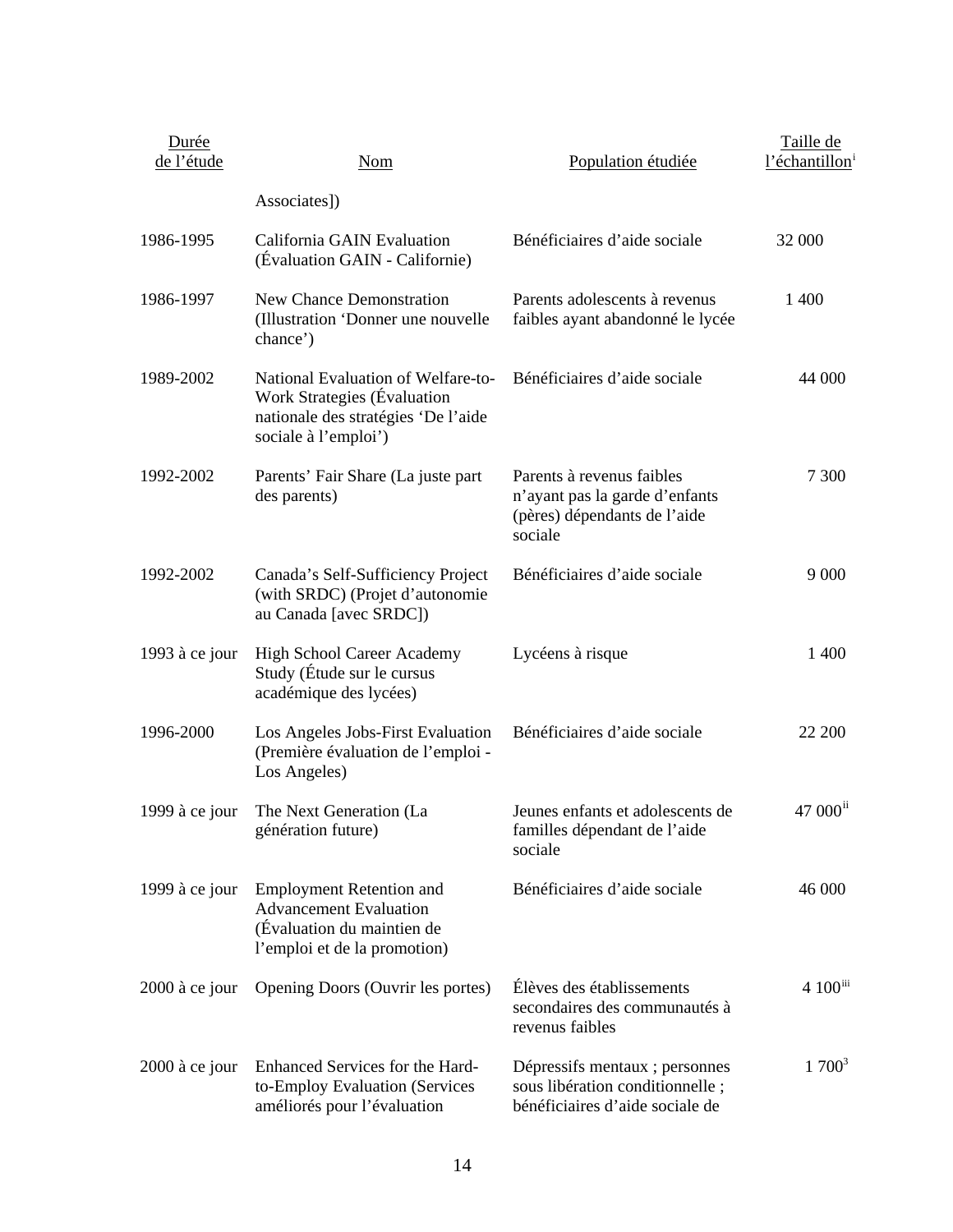| Durée<br>de l'étude | <b>Nom</b>                                                                                                                                            | Population étudiée                                                                                         | Taille de<br>l'échantillon <sup>i</sup>                 |
|---------------------|-------------------------------------------------------------------------------------------------------------------------------------------------------|------------------------------------------------------------------------------------------------------------|---------------------------------------------------------|
|                     | 'Difficile à employer')                                                                                                                               | longue durée et leurs enfants                                                                              |                                                         |
| 2001 à ce jour      | U.K. Employment Retention and<br>Advancement Project (Projet de<br>maintien de l'emploi et de<br>promotion - Royaume-Uni)                             | Parents isolés (famille<br>monoparentale) dépendants de<br>l'aide sociale et au chômage de<br>longue durée | 16 200<br>Actuellement                                  |
| 2002 à ce jour      | National Work Advancement and<br><b>Support Center Demonstration</b><br>(Illustration du Centre national de<br>promotion et de soutien à<br>l'emploi) | Travailleurs à bas salaires                                                                                | 2 500, Cible :<br>2 800                                 |
| 2003 à ce jour      | <b>Supporting Healthy Marriage</b><br>(Soutenir la solidité du mariage)                                                                               | Couples mariés à revenus<br>faibles avec enfants                                                           | Actuellement<br>400 couples,<br>Cible: 6 400<br>couples |
| 2004 à ce jour      | <b>Teacher Professional Development</b><br>in Reading (Développement<br>professionnel de l'enseignant en<br>lecture)                                  | Enseignants en lecture niveau<br>élémentaire (CE1) et leurs<br>élèves                                      | 90 écoles                                               |
| 2004 à ce jour      | <b>Evaluation of After-School</b><br>Programs (Évaluation des<br>programmes extrascolaires)                                                           | Élèves des écoles primaires                                                                                | Mathématiques :<br>1961<br>Lecture: 1828                |
| $2004$ à ce jour    | <b>Evaluation of Adolescent Literary</b><br>Interventions (Évaluation des<br>interventions littéraires des<br>adolescents)                            | Enseignants et élèves de 3ème                                                                              | lère année :<br>2413<br>2ème année :<br>2 1 7 1         |
| $2005$ à ce jour    | Teacher Professional Development Enseignants et élèves de 5ème<br>in Math (Développement<br>professionnel de l'enseignant en<br>mathématiques)        |                                                                                                            | 77 écoles                                               |
| 2006 à ce jour      | <b>Youth Transition Demonstration</b><br>(Illustration de la transition des<br>jeunes)                                                                | Jeunes handicapés                                                                                          | AA<br>Non démarré                                       |
| 2006 à ce jour      | Foundations of Learning for Pre-<br>school Teachers (Fondations de<br>l'apprentissage pour les<br>enseignants préscolaires)                           | Former les enseignants sur les<br>moyens d'aider les enfants à<br>comportement difficile                   | 51 centres pré-<br>maternelle                           |
| 2006 à ce jour      | Accelerated Benefits (Bénéfices<br>accélérés)                                                                                                         | Adultes handicapés non-<br>couverts [non assurés]                                                          | Actuellement<br>63                                      |